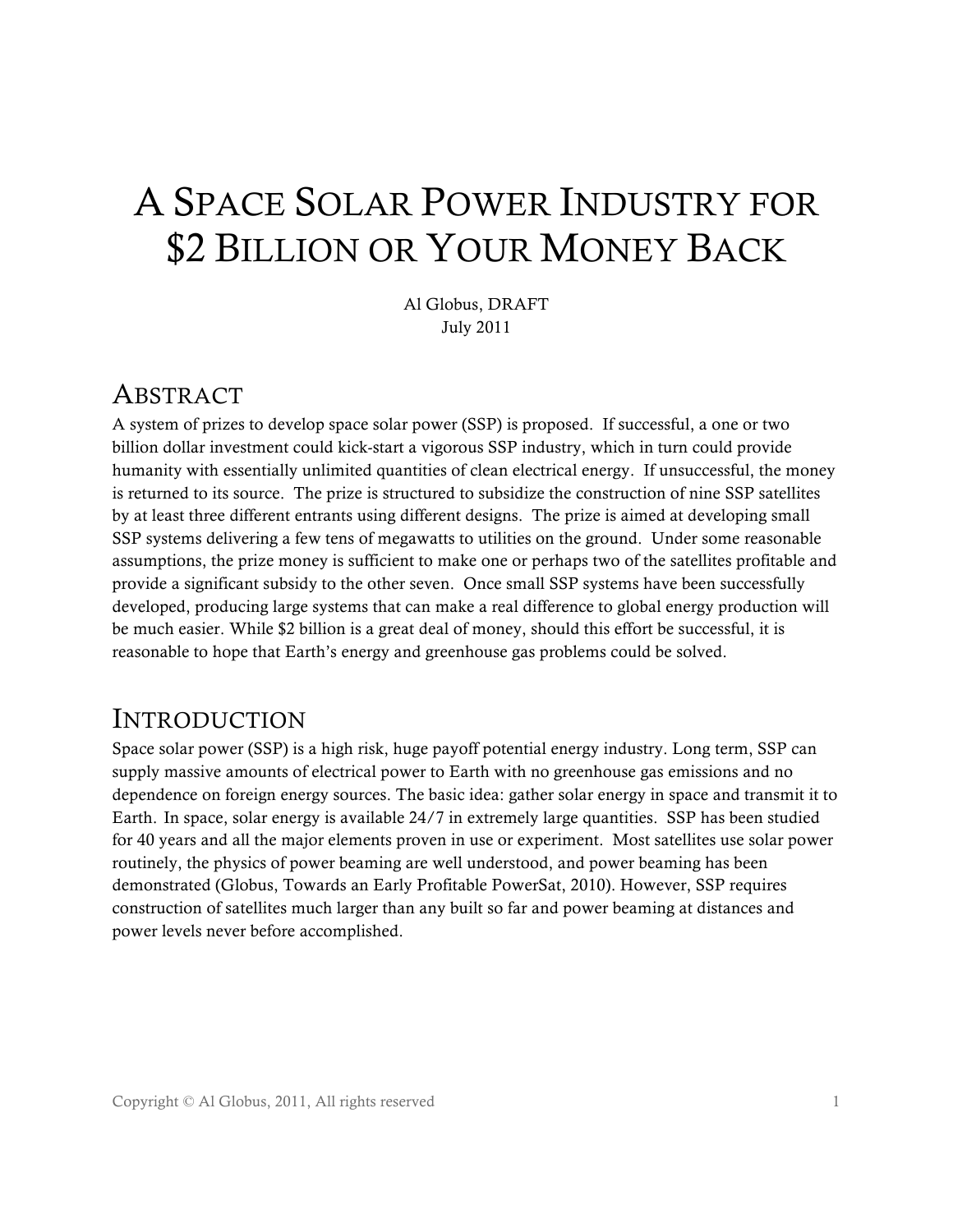SSP is not currently economically viable because operating in space is very expensive. These costs could be greatly reduced by improved technology and the economies of scale<sup>1</sup> successful SSP could provide. For example, launch costs are a critical factor for SSP development and today there are around 100 launches per year. The people of Earth use roughly 16 terawatts (trillion watts) of power continuously. For SSP to supply one of those terawatts would require around 40,000 launches of the largest vehicle ever designed (Globus, Paths to Space Settlement, 2011), the Sea Dragon intended to lift 500 tons per flight<sup>2</sup>. Such a high flight rate would revolutionize the cost space operations by radically reducing the cost of delivering satellites to orbit.

Furthermore, building hundreds or even thousands of more-or-less identical satellites to provide large amounts of power to Earth should be much less expensive, per satellite, than building one-of-akind systems or even the small constellations (a few tens) of communication satellites we have today. It is reasonable to expect SSP can be economic once high volumes are achieved, because the costs of space operations will drop dramatically as we ascend the learning curve and put infrastructure in place. The problem is how to get from here to there. The key is at least one, ideally several, profitable SSP systems of any size.

It is tempting to suggest a large government-run technology development and infrastructure project to bring SSP to economic viability, but there may be a much better way. In recent years prizes have been successfully used to develop important technologies and even entire industries. For example,

- 1. The \$10 million Ansari X prize started a sub-orbital space tourism industry that has collected many times that figure in customer deposits.
- 2. The DARPA Grand Challenge spurred important advances in driverless cars.
- 3. The \$30 million Google Lunar X Prize has spurred substantial development in private spacecraft designed to operate on the surface of the Moon.

Prizes have some important properties relative to SSP:

- 1. If no one delivers the desired results, the prize money goes back to the sponsor.
- 2. Typically, far more is spent chasing the prize than the prize is worth. For example, the winner of the Ansari X Prize is rumored to have spent three times the purse in development<sup>3</sup>. Of course, the losing entries represent a substantial additional investment as well.
- 3. As there are frequently many entries, around 30 currently in the case of the Google Lunar X Prize, even the losing efforts help develop expertise that can be tapped if an industry develops.

 $<sup>1</sup>$  It is important to remember that the phrase 'economies of scale' refers to doing the same thing over</sup> and over again, not necessarily building something very large.

 $2$  For comparison, the Falcon 9 lifts about 10 tons per flight (Space Exploration Technologies Corporation).

 $3$  Although Scaled Composites, Ltd, the winner, spent perhaps \$30 million to win a \$10 million prize, other income generated by the project apparently netted a small profit.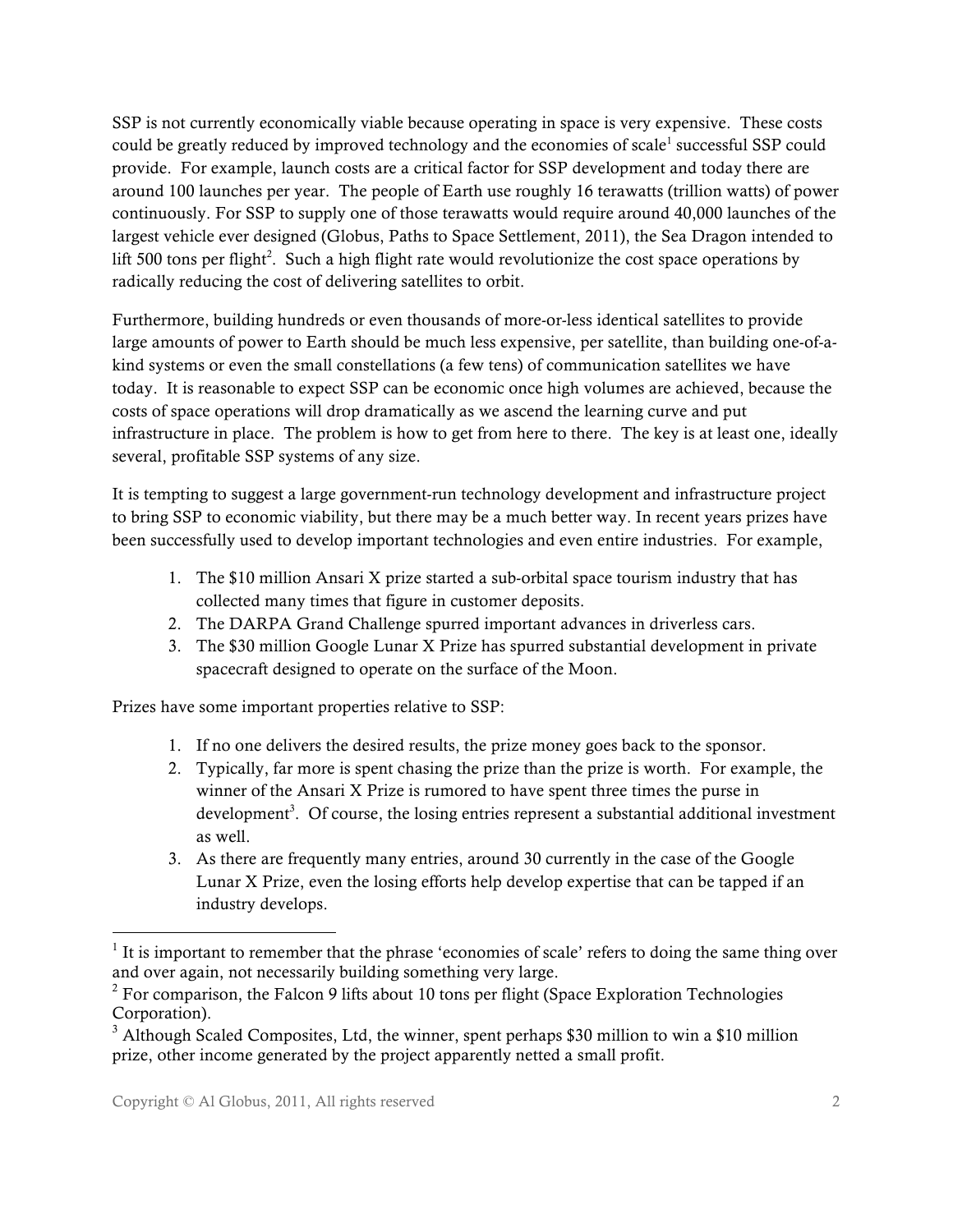A much more expensive SSP prize system was proposed by this author in  $2007<sup>4</sup>$ . That prize chose \$21 billion dollars as the prize amount because the Japanese proposed a traditional government R&D program of that size. Since then, the advent of SSP designs based on thin-film solar cells, solar sails, infra-red power beaming and fiber lasers suggest that much less expensive SSP systems can be built so a much smaller prize may be sufficient (Globus, Bararu, & Popescu, Towards an Early Profitable PowerSat, Part II, 2011).

This paper explores a \$1-2 billion prize system intended to develop the beginnings of a vigorous space solar power industry. First, the characteristics of the systems to be encouraged are discussed. Next, the monetary issues are addressed. Then the detailed rules are investigated and how investment income from the prize money in escrow might be used. Finally, we discuss potential source of the prize money.

## THE PRIZE

To properly size the prize it is necessary to have an idea of what a winning entry might look like. It is not necessary that this idea be correct, only that it cost more-or-less as much as a real system. If the cost estimate is too low then no one will try for the prize, if too high the prize will be larger than necessary. This paper attempts to err on the 'too large' side.

The target system is assumed to have a mass of 100  $\frac{g}{m^2}$ , which appears to be feasible (Globus, Bararu, & Popescu, Towards an Early Profitable PowerSat, Part II, 2011). Using underlying technologies presently available in the lab or in some cases from commercial ventures, such a system can probably achieve an end-to-end efficiency of about 2% (Globus, Bararu, & Popescu, Towards an Early Profitable PowerSat, Part II, 2011), meaning that 2% of the solar energy impinging on the satellite is converted into electrical power on the ground. Given these parameters, a satellite launched by a Falcon Heavy could deliver perhaps 7 MW to the grid for a launch cost of about \$100 million (Space Exploration Technologies, 2011) plus the cost of satellite development, operations, and ground receiving station construction and operations. Given plausible improvements in the underlying technologies, an end-to-end efficiency of about 10% could be achieved resulting in about 35 MW delivered to the ground (Globus, Bararu, & Popescu, Towards an Early Profitable PowerSat, Part II, 2011). The total non-launch cost of such as system is unknown, but it would likely be no more than \$500 million to \$1 billion for the first one and much less for the second.

Unlike, for example, the sub-orbital tourism market, there is a very large, known, and well characterized market for energy. In fact, energy is a multi-trillion dollar per year industry. Thus, there is no market risk and the cost that must be achieved is known. Typical prices are:

<sup>&</sup>lt;sup>4</sup> "Space Solar Power X-Prize," Al Globus, 2007, http://space.alglobus.net/papers/SSPxPrize.html in July 2011.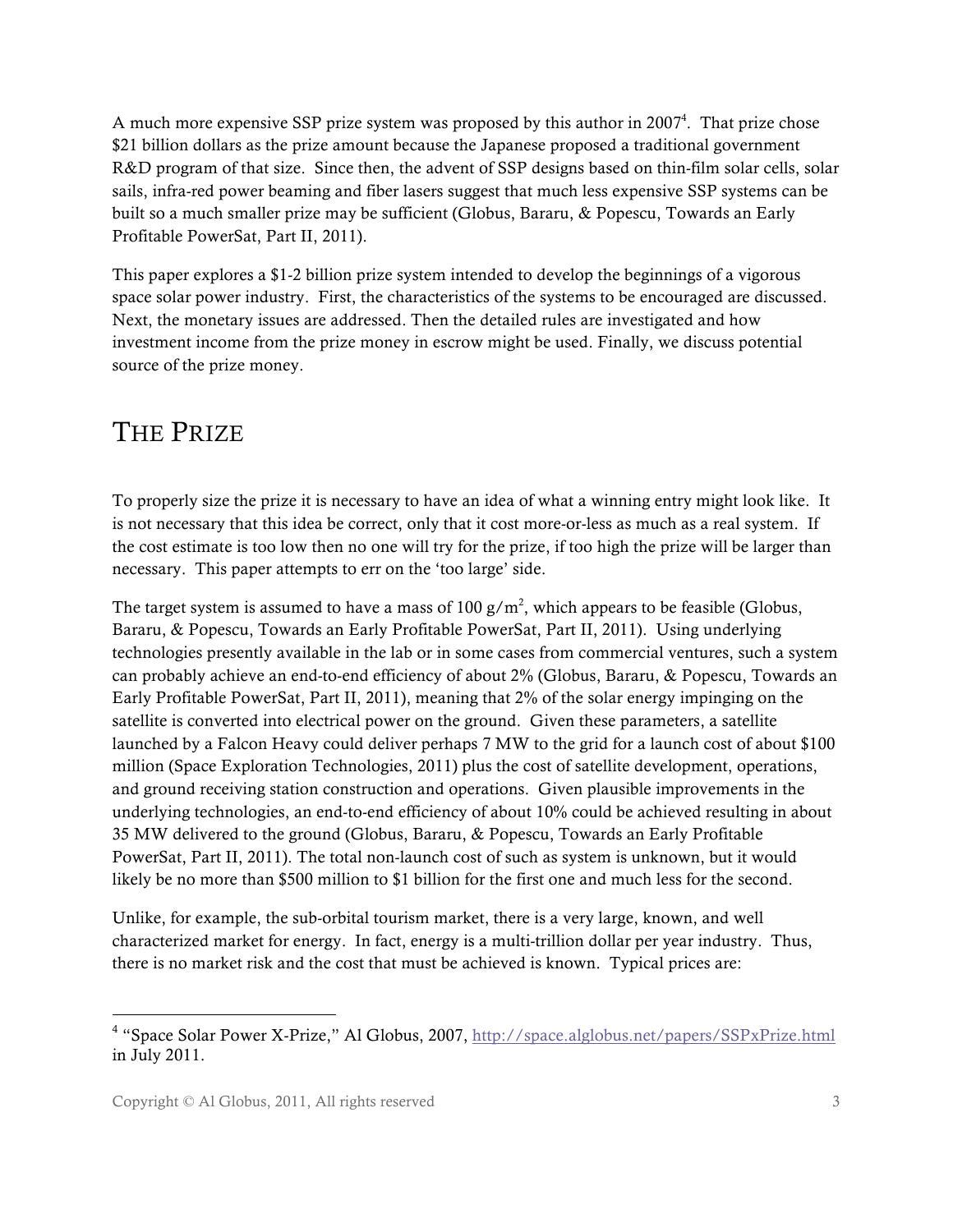- 1. \$0.03-0.15/kwh for conventional power to the U.S. grid (U.S. Energy Information Administration, 2011).
- 2. \$0.34-0.38/kwh for subsidized 'green' power in some advanced nations<sup>5</sup>.
- 3. Up to \$0.50/kwh or more for power to remote locations currently dependent on diesel generators (Globus, Bararu, & Popescu, Towards an Early Profitable PowerSat, Part II, 2011).

The prize must be designed to not only produce power but to eventually bring the price down to something near competitive in at least some markets. Furthermore, for such a large market, it is desirable to develop the SSP capabilities in at least two or three companies.

Thus, the prize posed here is a bit different from some of those referenced in that it is designed to create at least three winning competitors and bring the price down to near-competitive levels over a period of time. The Google Lunar X Prize is similar in that there is a second place pot. Importantly, it is not at all clear what the best way to build solar power satellites is, so it would be advisable to support a number of different approaches.

#### PROPOSED PRIZE

The proposed prize pays out for each kilowatt-hour  $(kwh - one$  thousand watts of energy for one hour) of power delivered from space to an operational electrical system on Earth. To receive prize money, power must be sold to a utility or other entity on Earth at near market rates. This insures that the power is delivered in a way that can and will be used, and provides additional income to the contestants.

The prize is divided into three levels: \$1, \$0.7 and \$0.3 per kwh. This is to provide continuing incentive to develop SSP at successively lower prices on the way to unsubsidized economic viability. Furthermore:

- 1. To encourage the development of a competitive industry, at each level the prize money is divided such that at least three satellites are needed to capture all of the funds. No individual satellite can earn more than 60% of the prize money and no two satellites more than 90%, leaving 10% for a third satellite.
- 2. To encourage development of multiple approaches to SSP, each satellite earning prize money at a single level must be owned and operated by a different entity and must use a substantially different approach to SSP generation.
- 3. To encourage development of successively more cost-effective systems, each satellite may only win prize money at a single level.

 <sup>5</sup> "Should California adopt the German solar model?," Grist, 8 July 2011 http://www.grist.org/solar-power/2011-07-06-should-california-simply-adopt-german-solar-tariffs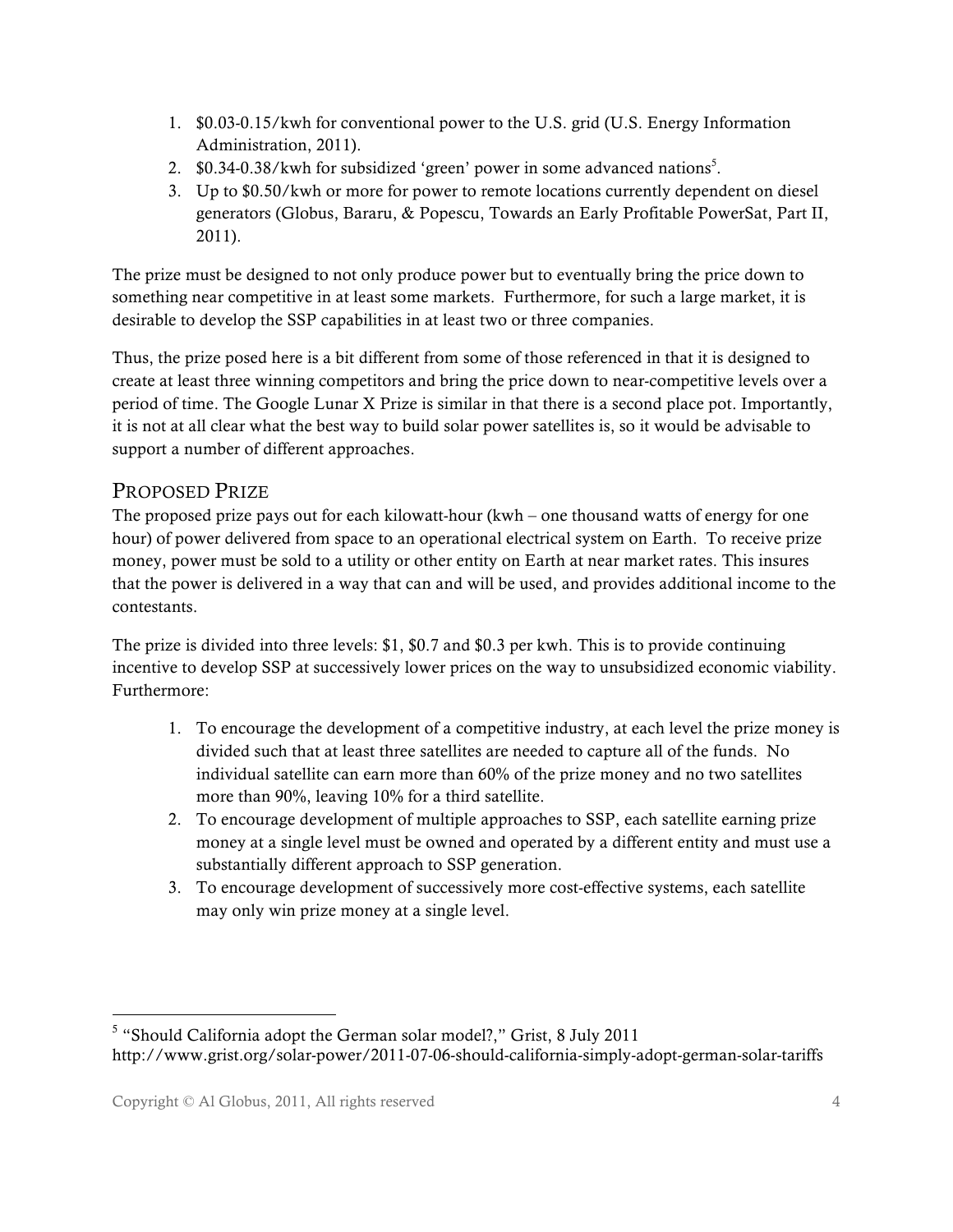Thus, this particular approach to structuring the prize will pay out all the prize money only if nine satellites are developed using at least three different approaches by at least three different companies. Table 1 describes the prize system quantitatively.

Note that the number of levels, the pricing, and the percentages are somewhat arbitrary. They are chosen to give one or two satellites a real chance at profitability and the others a significant subsidy. Obviously, there may be other sets of levels that may be more effective.

| Level                         | \$/kwh | kwh       | cost \$M | total cost \$M | 60% | 30% | 10% |
|-------------------------------|--------|-----------|----------|----------------|-----|-----|-----|
|                               |        | L,000,000 | 1,000    | 1,000          | 600 | 300 | 100 |
| $\overline{\phantom{0}}$<br>∸ |        | ,000,000  | 700      | 1,700          | 420 | 210 | 70  |
| ت                             |        | ,000,000  | 300      | 2,000          | 180 | 90  | 30  |

Table 1: Prize levels. Each row represents one level. The second column is the prize per kwh delivered to Earth. The third is the number of kwh that will receive prize money. The fourth is the cost of each level, and the fifth the cumulative cost, both in millions of dollars. The total cost of the prize system is \$2 billion. The last three columns indicate the maximum prize income for the first, second and third satellite receiving prize money depending on the level and when it delivers the power.

If successful, this prize system would require \$2 billion, about one year's development of the new human deep space system that might put humans on an asteroid in 2025, about the cost of a flagship deep space mission, or a little more than the cost of one shuttle launch<sup>6</sup>. While all of these are worthy projects, their impact pales beside the impact of a successful SSP industry. If successful, SSP could deliver essentially unlimited clean energy for a billion years and put the nations developing it in the world's economic driver's seat.

It should also be noted that the launch systems and other development needed for a successful SSP industry would make other space projects much easier and cheaper than they are today. In an era of limited budgets, one wonders why billions are allocated to projects of great interest but little practical day-to-day value while projects such as SSP that could revolutionize life on Earth, not to mention space development, languish with essentially no funding.

### ADMINISTRATION

For investors to believe the prize will be paid out it is essential that the funds be allocated in advance and placed in some sort of escrow account. Since part of the advantage of prizes is that you get your money back if no one delivers, the prize money should be returned if none of the money is claimed within ten years. If some, but not all, is won within twenty years, any money remaining in escrow

 <sup>6</sup> Space News, 11 July 2011 reported that the shuttle program cost \$209 billion for 134 flights (including two failures) for \$1.6 billion per flight.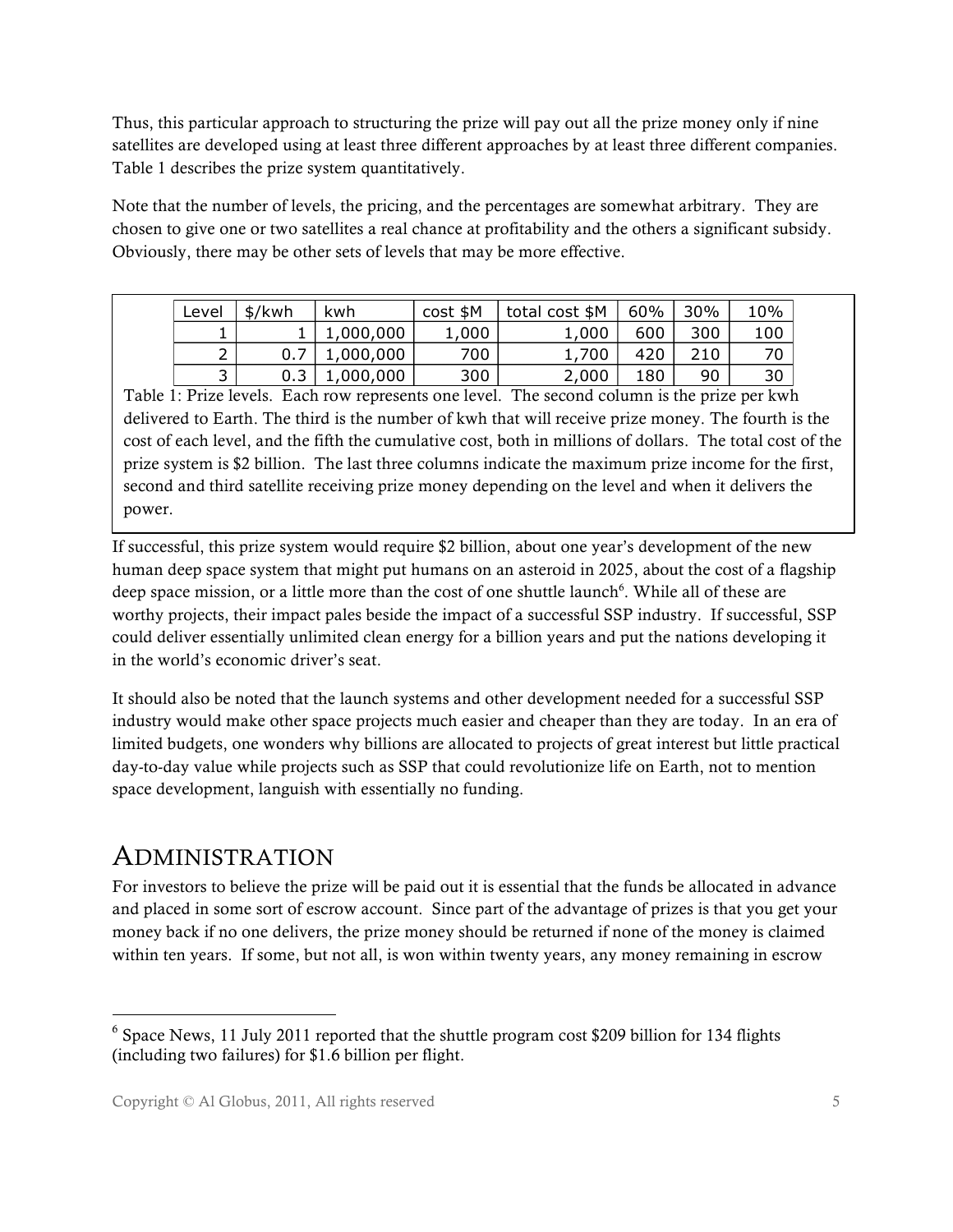should be returned. This leaves adequate time to develop, launch and operate satellites, but the time scales are short enough to provide some urgency.

The funds in escrow should be invested in a conservative interest bearing account. With a two billion dollar fund it should be possible to get at least one percent, probably a great deal more. Even one percent is \$20 million dollar a year. The cost of administration can come out of this, but should consume no more than a small fraction. The remainder could be used to fund research and development of common interest that would be available to all competitors.

The prize will require a board and support staff to:

- 1. Register entries.
- 2. Oversee a contract to develop hardware to independently measure the energy delivered to the ground.
- 3. Determine the power actually delivered by contestants.
- 4. Determine which entries may access each level. For example, a successful company should not be able not simply sell a second satellite to another company and have two satellites of the same design accessing funds at a single level. There will be other similar issues to resolve.
- 5. Determine the minimum price an entrant may charge when selling prize-eligible power in a given market. The idea is to allow SSP a competitive advantage, but force the buyer to pay enough to care about using the power efficiently.
- 6. Award research grants.

It also may make sense to hire a single software engineer to manage a set of open source projects to develop software of common interest. Depending on the donor, this software could be available to the competitors only, or the general public.

## DONOR(S)

Two billion dollars is a great deal of money. However, many governments could afford such a sum. Governments with strong aerospace industries would probably limit competitors to firms from the country itself. Nations that do not have a vigorous aerospace industry of their own might open the competition to any firm, but require that entrants move part or all of their development and operations to the donor country before prize money is awarded.

Some companies could afford such a prize. For example, Exon made \$10.7 billion in profit this year<sup>7</sup>. If a company were to supply the prize money, they would probably want an ownership stake in successful entries.

 <sup>7</sup> CNNMoney, April 29, 2011 http://money.cnn.com/2011/04/29/news/companies/big-oil-gasprice-response/index.htm